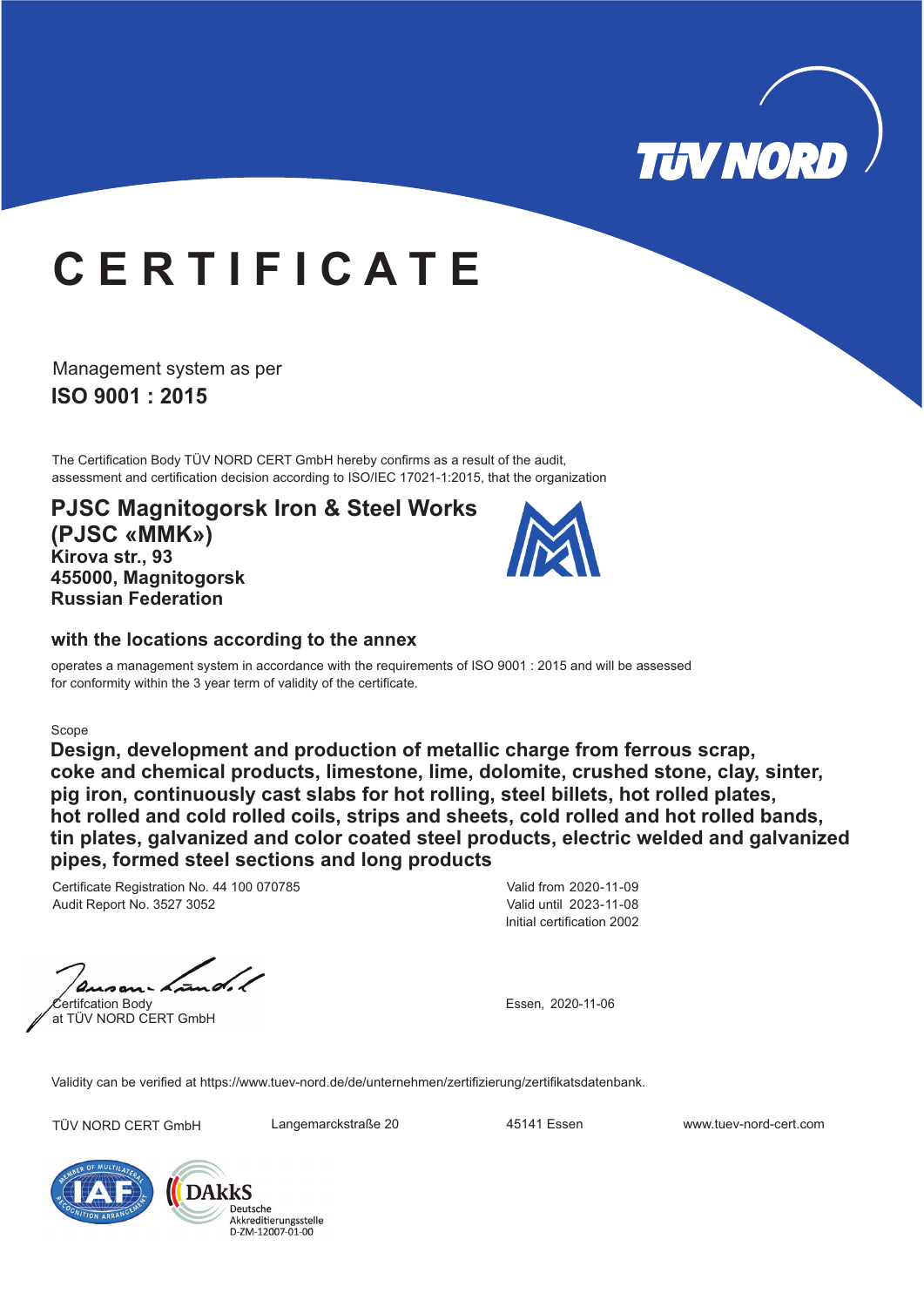

## **A N N E X**

to Certificate Registration No. 44 100 070785 **ISO 9001 : 2015**

**PJSC Magnitogorsk Iron & Steel Works (PJSC «MMK») Kirova str., 93 455000, Magnitogorsk Russian Federation**



| <b>Certificate Registration No.</b> | Location                                                                                                                                                                              | <b>Scope</b>                                                                                                                                                                                                                                                                                                                                                                                                                                                                                                                                                                        |
|-------------------------------------|---------------------------------------------------------------------------------------------------------------------------------------------------------------------------------------|-------------------------------------------------------------------------------------------------------------------------------------------------------------------------------------------------------------------------------------------------------------------------------------------------------------------------------------------------------------------------------------------------------------------------------------------------------------------------------------------------------------------------------------------------------------------------------------|
| 44 100 070785-001                   | LLC «United service company»<br>Kirova str., 93<br>455019, Magnitogorsk<br><b>Russian Federation</b>                                                                                  | Design, development, engineering survey,<br>assembly, adjusting, technical service and<br>repair of electrical equipment, energy<br>equipment, mechanical, hydraulic equipment<br>of metallurgical production, spare parts for them;<br>package proposals for automatic systems of<br>industrial companies; quality control services of<br>weld seals and metal of power and electrical<br>equipment of hazardous facilities, mechanical<br>testing and metallographical study, electrical<br>testing and measuring; services for monitoring<br>and measuring equipment calibration |
| 44 100 070785-002                   | Open Joint-Stock Company<br>«Magnitogorsk Hardware and<br>Calibrating Plan «MMK-METIZ»<br>OJSC «MMK-METIZ»<br>Metiznikov str., 5<br>455002, Magnitogorsk<br><b>Russian Federation</b> | Development, production and supply of: sized<br>rolled products; cold-rolled steel strip; steel wire;<br>welding wire; flux-cored wire; nets; sieves;<br>steel ropes; fasteners for general use in<br>machine building; steel railway fasteners; nails                                                                                                                                                                                                                                                                                                                              |
| 44 100 070785-003                   | <b>Limited Liability Company</b><br>«Magnitogorsk Cement &<br><b>Refractory Works»</b><br>Beloretskoye chaussee, 11<br>455022, Magnitogorsk<br><b>Russian Federation</b>              | Manufacture and sale of cement, metallurgical<br>fluxes and semi-finished products                                                                                                                                                                                                                                                                                                                                                                                                                                                                                                  |

TÜV NORD CERT GmbH Langemarckstraße 20 45141 Essen www.tuev-nord-cert.com





Page 1 of 3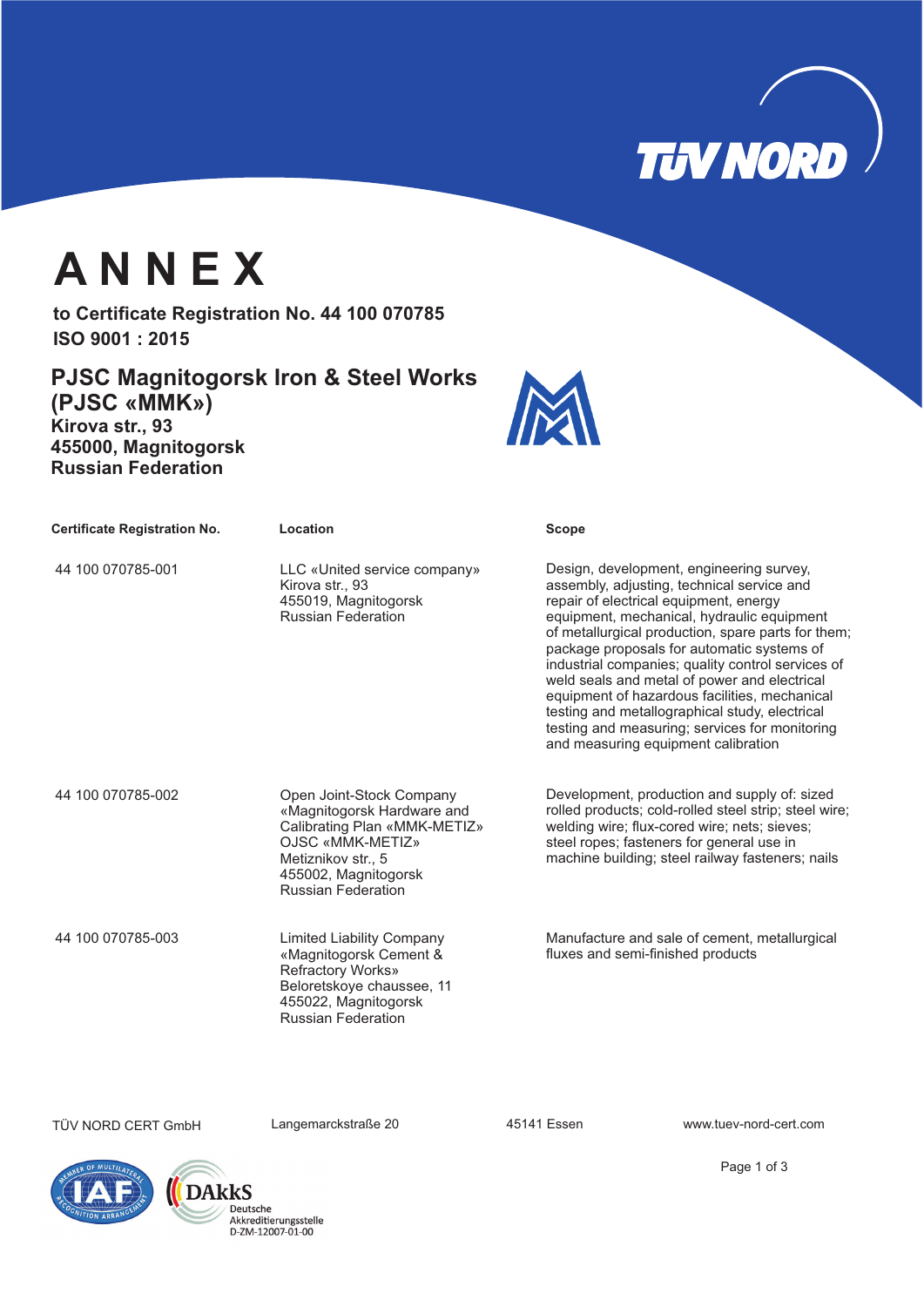

### **A N N E X**

### to Certificate Registration No. 44 100 070785 **ISO 9001 : 2015**

| <b>Certificate Registration No.</b> | Location                                                                                                                                 | Scope                                                                                                                                                                                                                                                                                                                                                                                                                                                                                                                                                                                    |
|-------------------------------------|------------------------------------------------------------------------------------------------------------------------------------------|------------------------------------------------------------------------------------------------------------------------------------------------------------------------------------------------------------------------------------------------------------------------------------------------------------------------------------------------------------------------------------------------------------------------------------------------------------------------------------------------------------------------------------------------------------------------------------------|
| 44 100 070785-004                   | LLC «Ogneupor»<br>Kirova str., 93, laboratory and office building,<br>office 311<br>455019, Magnitogorsk<br><b>Russian Federation</b>    | Development, production and marketing of<br>refractory products and materials                                                                                                                                                                                                                                                                                                                                                                                                                                                                                                            |
| 44 100 070785-005                   | <b>LLC «MMK Vtormet»</b><br>Metiznikov str., 3, office 34<br>455000, Magnitogorsk<br><b>Russian Federation</b>                           | Steel scrap purchase and recycling                                                                                                                                                                                                                                                                                                                                                                                                                                                                                                                                                       |
| 44 100 070785-006                   | LLC «Mekhanoremontny Komplex»<br>Kirova str., 93, engineering building,<br>room 220<br>455000, Magnitogorsk<br><b>Russian Federation</b> | Design, development and manufacturing of<br>non-standard interchangeable equipment and<br>spare parts from steel, iron and non-ferrous<br>castings, forgings, stampings, welded steel<br>structures, as well as equipment reconditioning<br>and repair services for iron and steel works and<br>mining enterprises                                                                                                                                                                                                                                                                       |
| 44 100 070785-008                   | Shlackservice LLC<br>Kirova str., 93<br>455002, Magnitogorsk<br><b>Russian Federation</b>                                                | Development, production and supply of<br>granulated and powdered like slag-forming<br>mixtures and metallurgical flux; provision of<br>brickwork repair service and maintenance<br>service of mechanical parts of mobile mixers;<br>dewatering of iron-containing sludge;<br>reclamation of worked-out quarries; processing<br>waste generated by the PJSC MMK Group                                                                                                                                                                                                                     |
| 44 100 070785-009                   | LLC «MMK-Informservis»<br>Pushkina pr., 2<br>455019, Magnitogorsk<br><b>Russian Federation</b>                                           | Development, project management,<br>implementation and support of corporate<br>information systems, business applications,<br>comprehensive production control systems,<br>information infrastructure; provision of IT<br>services; technical protection of electronic<br>information, provision of communications and<br>data transfer services; installation,<br>commissioning and repair of automated control<br>systems, communications and closed circuit<br>television systems, and corporate information<br>system infrastructure; repair of computer and<br>electronic equipment |
| <b>TÜV NORD CERT GmbH</b>           | Langemarckstraße 20                                                                                                                      | 45141 Essen<br>www.tuev-nord-cert.com                                                                                                                                                                                                                                                                                                                                                                                                                                                                                                                                                    |





Page 2 of 3